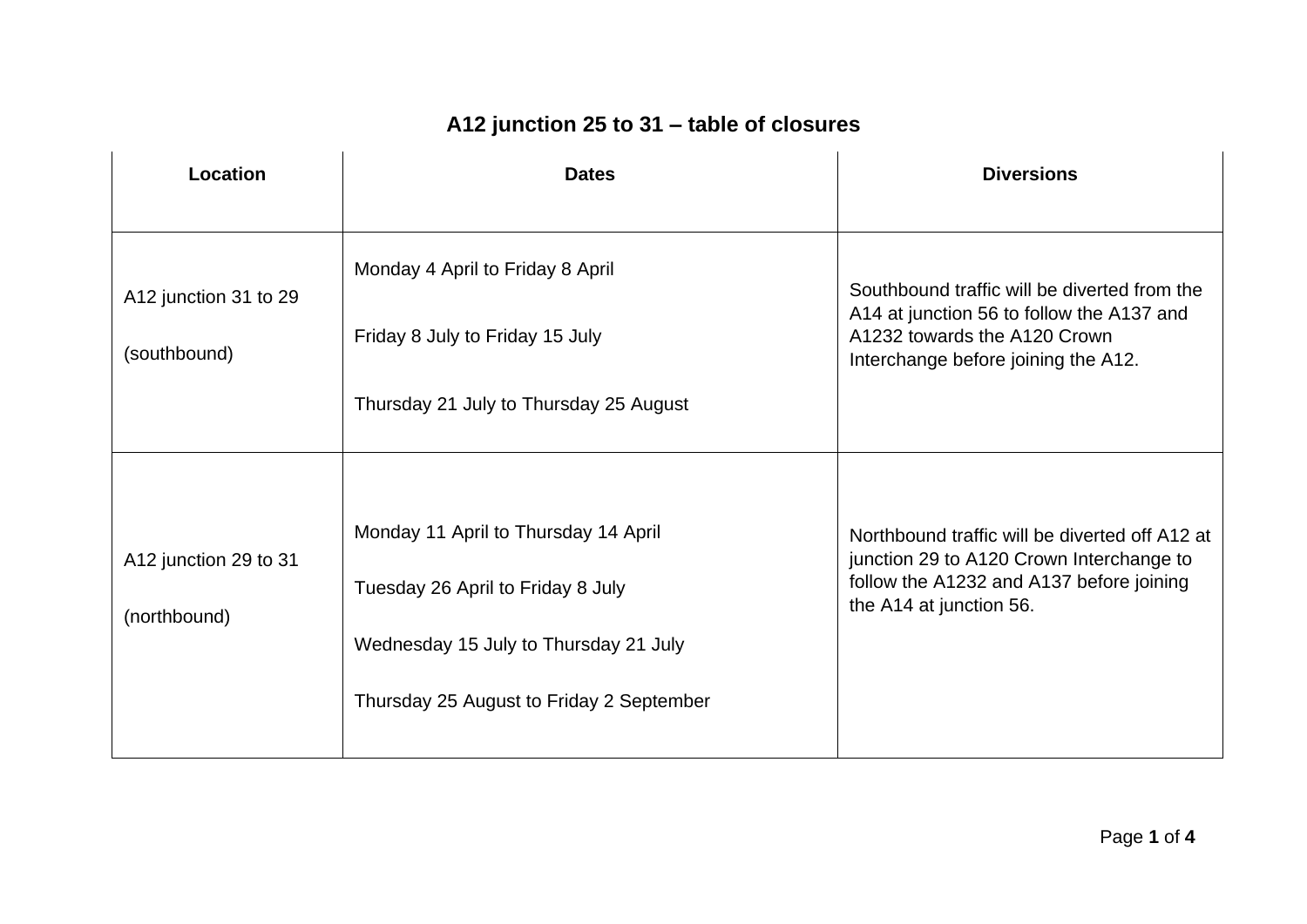| A12 junction 29 to 31<br>(northbound and<br>southbound) | Tuesday 19 April to Tuesday 26 April                                                                                  | Northbound traffic will be diverted off A12 at<br>junction 29 to A120 Crown Interchange to<br>follow the A1232 and A137 before joining<br>the A14 at junction 56.<br>Southbound traffic will be diverted from the<br>A14 at junction 56 to follow the A137 and<br>A1232 towards the A120 Crown<br>Interchange before joining the A12. |
|---------------------------------------------------------|-----------------------------------------------------------------------------------------------------------------------|---------------------------------------------------------------------------------------------------------------------------------------------------------------------------------------------------------------------------------------------------------------------------------------------------------------------------------------|
| A12 junction 29 to 27<br>(southbound)                   | Tuesday 19 April to Saturday 23 April<br>Saturday 7 May to Wednesday 18 May<br>Friday 19 August to Friday 2 September | Southbound traffic will be diverted off the<br>A12 at junction 29 onto Ipswich Road,<br>Cowdray Avenue, Colne Bank Avenue and<br>Cymbeline Way to re-join the A12 at<br>junction 26/27.                                                                                                                                               |
| A12 junction 26 / 27 to<br>29 (northbound)              | Wednesday 18 May to Friday 19 August                                                                                  | Northbound traffic will be diverted off the<br>A12 at junction 26/27 onto Cymbeline Way,<br>Colne Bank Avenue, Cowdray Avenue and<br>Ipswich Road to re-join the A12 at junction<br>29.                                                                                                                                               |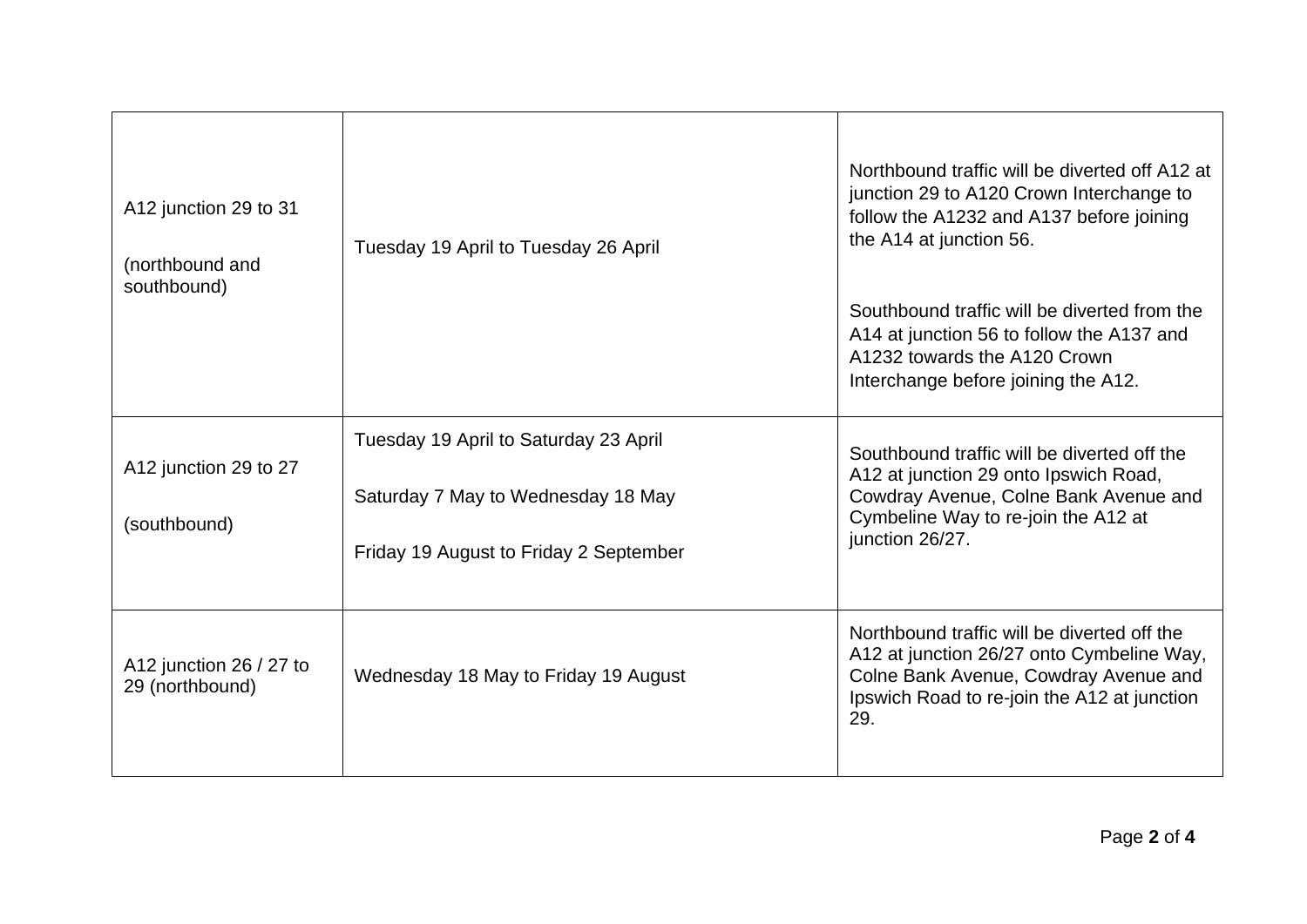| A12 junction 29 to 28<br>(southbound)                | Monday 20 June to Tuesday 19 July                                         | Southbound traffic will be diverted off the<br>A12 at junction 29 onto Ipswich Road,<br>Cowdray Avenue, Colne Bank Avenue and<br>Cymbeline Way to re-join the A12 at<br>junction 27. |
|------------------------------------------------------|---------------------------------------------------------------------------|--------------------------------------------------------------------------------------------------------------------------------------------------------------------------------------|
| A120 Marks Tey<br>Interchange footway<br>(eastbound) | Tuesday 19 April to Friday 29 April                                       | Please note: A pedestrian diversion route<br>will be in place and an escort will be<br>provided for the bus services. The bus<br>services will remain unaffected.                    |
| A120 Marks Tey<br>Interchange footway<br>(westbound) | Tuesday 19 April to Thursday 21 April<br>Tuesday 26 April to Friday 6 May | Please note: A pedestrian diversion route<br>will be in place and an escort will be<br>provided for the bus services. The bus<br>services will remain unaffected.                    |
| A120 Marks Tey<br>Interchange<br>(eastbound)         | Tuesday 10 May to Friday 13 May<br>Tuesday 24 May                         | Eastbound traffic will be diverted to the<br>A120, A131 and A12 towards junction 26.                                                                                                 |